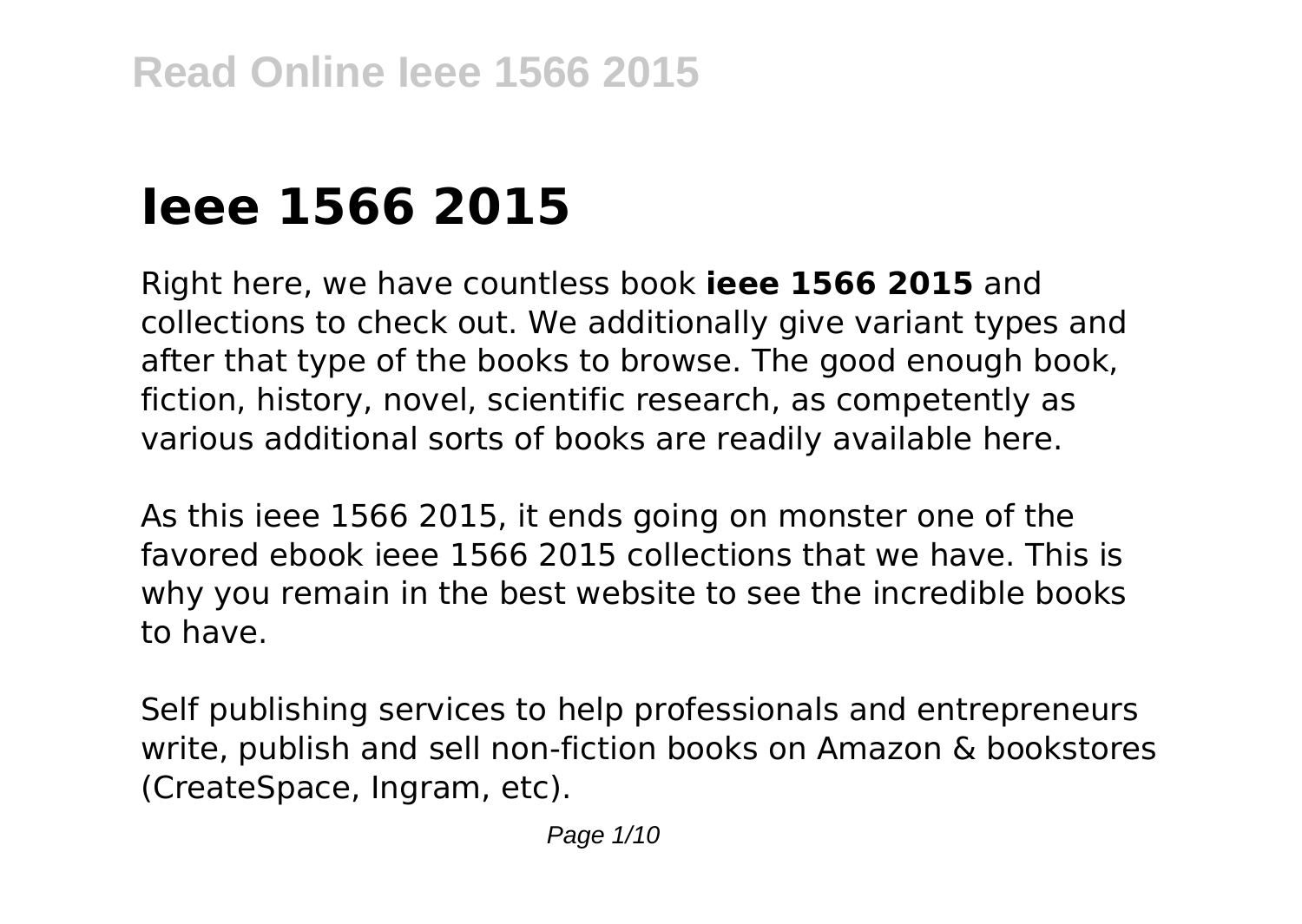## **Ieee 1566 2015**

1566-2015 - IEEE Standard for Performance of Adjustable-Speed AC Drives Rated 375 kW and Larger

# **1566-2015 - IEEE Standard for Performance of Adjustable**

**...**

IEEE Xplore, delivering full text access to the world's highest quality technical literature in engineering and technology. | IEEE Xplore 1566-2015 - IEEE Standard for Performance of Adjustable-Speed AC Drives Rated 375 kW and Larger - IEEE Standard

#### **1566-2015 - IEEE Standard for Performance of Adjustable**

**...**

IEEE 1566-2015 IEEE Standard for Performance of Adjustable-Speed AC Drives Rated 375 kW and Larger. AC adjustable speed drive (ASD) systems rated above  $750$  V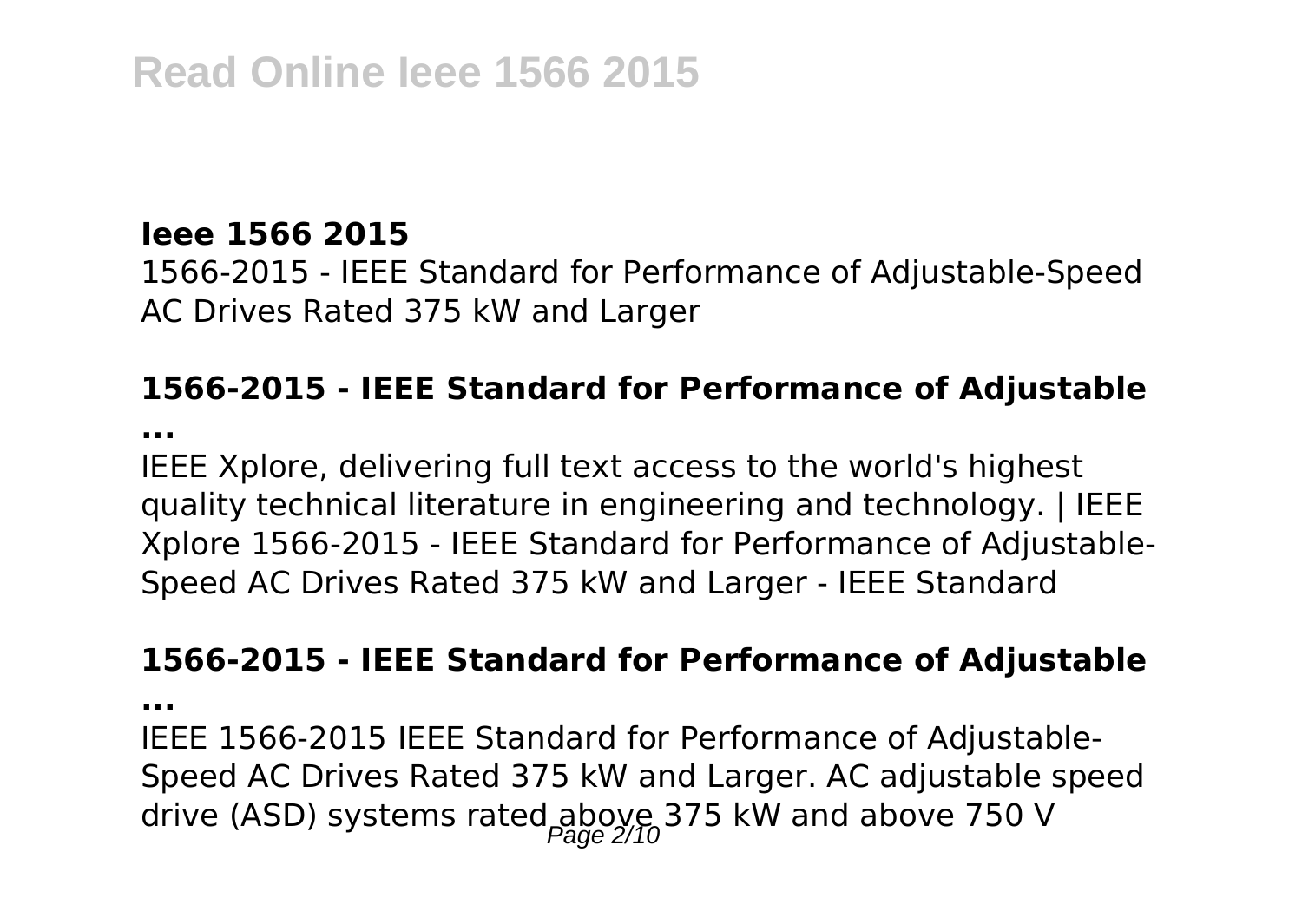output voltage as used in petrochemical and similar applications are applicable to this standard.

### **IEEE 1566-2015 - IEEE Standard for Performance of ...**

buy ieee 1566 : 2015 performance of adjustable-speed ac drives rated 375 kw and larger from sai global

# **IEEE 1566 : 2015 | PERFORMANCE OF ADJUSTABLE-SPEED AC ...**

IEEE 1566-2015 IEEE Standard for Performance of Adjustable-Speed AC Drives Rated 375 kW and Larger. standard by IEEE, 02/27/2015. View all product details Most Recent

#### **IEEE 1566-2015 - Techstreet**

IEEE 1566 February 16, 2015 Performance of Adjustable-Speed AC Drives Rated 375 kW and Larger This standard applies to ac adjustable-speed drive (ASD) systems rated above 375 kW and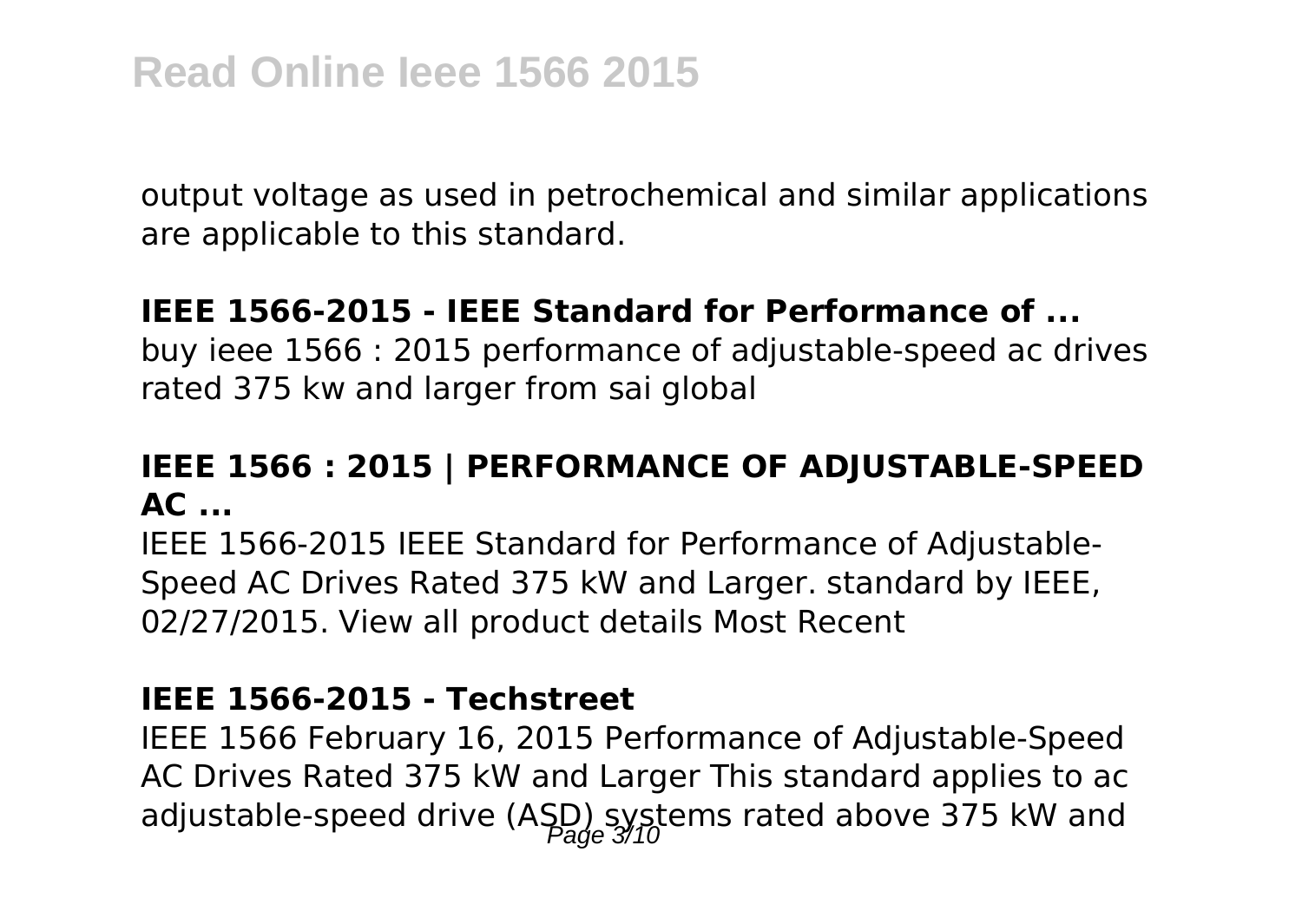above 750 V output voltage as used in petrochemical and similar applications.

# **IEEE 1566 - Performance of Adjustable-Speed AC Drives**

**...**

IEEE Standard 1566-2015 performance of adjustable speed AC drives rated 375 KW and larger @article{Lawrence2016IEEES1, title={IEEE Standard 1566-2015 performance of adjustable speed AC drives rated 375 KW and larger}, author={R Gahan Lawrence and Robert W. Hanna and Bill Lockley and Richard Paes}, journal={2016 Petroleum and Chemical Industry Technical Conference (PCIC)}, year={2016}, pages={1-10} }

# **IEEE Standard 1566-2015 performance of adjustable speed AC ...**

IEEE Standard 1566-2015 performance of adjustable speed AC drives rated 375 KW and larger Abstract: This paper presents the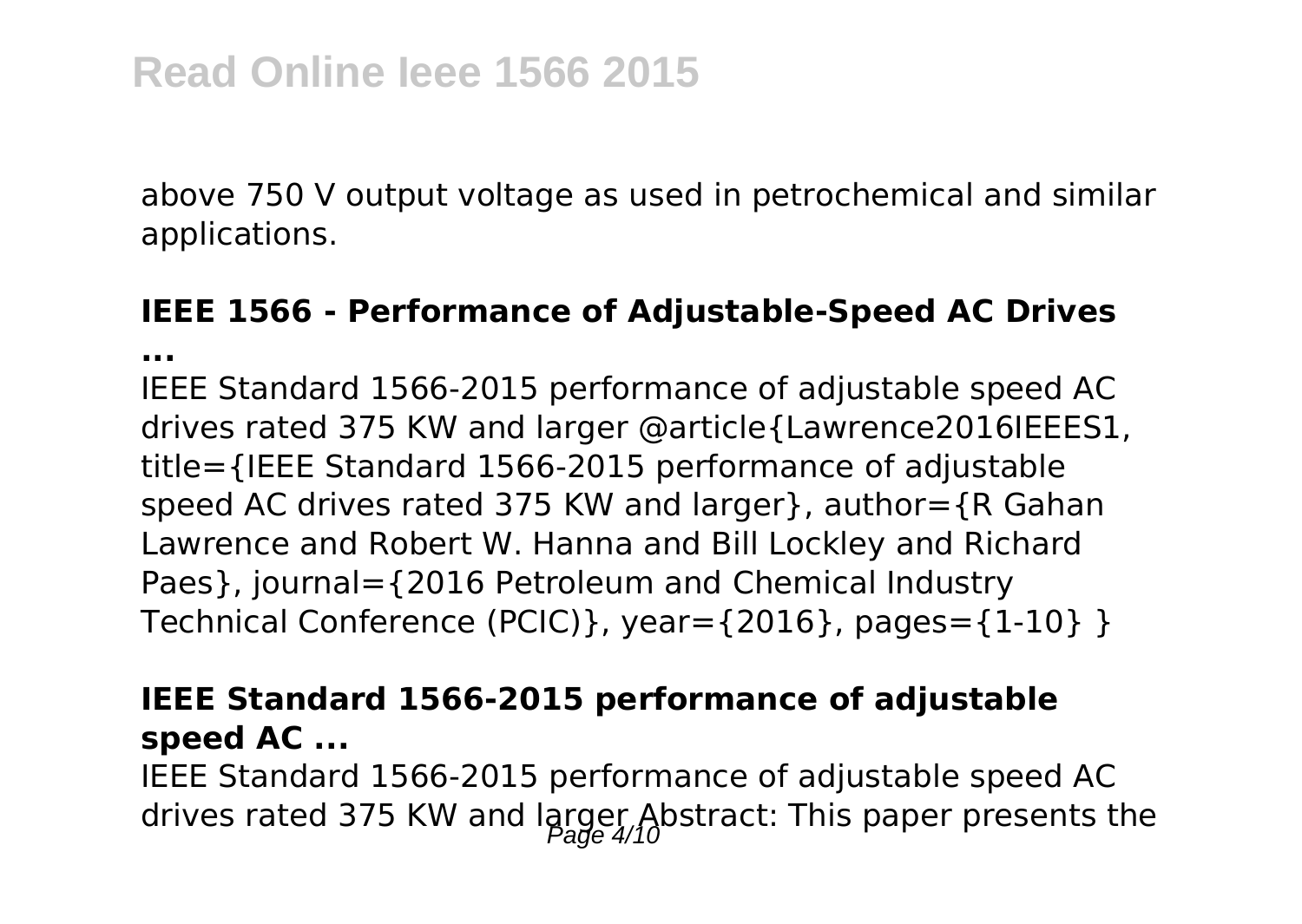main revisions, updates, and additional materials that were added to the IEEE 1566 Adjustable Speed Drive standard first published in 2005.

# **IEEE Standard 1566-2015 performance of adjustable speed AC ...**

1566-2015 - IEEE Standard for Performance of Adjustable-Speed AC Drives Rated 375 kW and Larger. AC adjustable speed drive (ASD) systems rated above 375 kW and above 750 V output voltage as used in petrochemical and similar applications are applicable to this standard. Performance requirements for an ASD system including, but not limited to, input transformer or reactor as required, power electronics, control interfaces, cooling system, switchgear, and motor are covered.

#### **1566-2005 - IEEE Standard for Performance of Adjustable**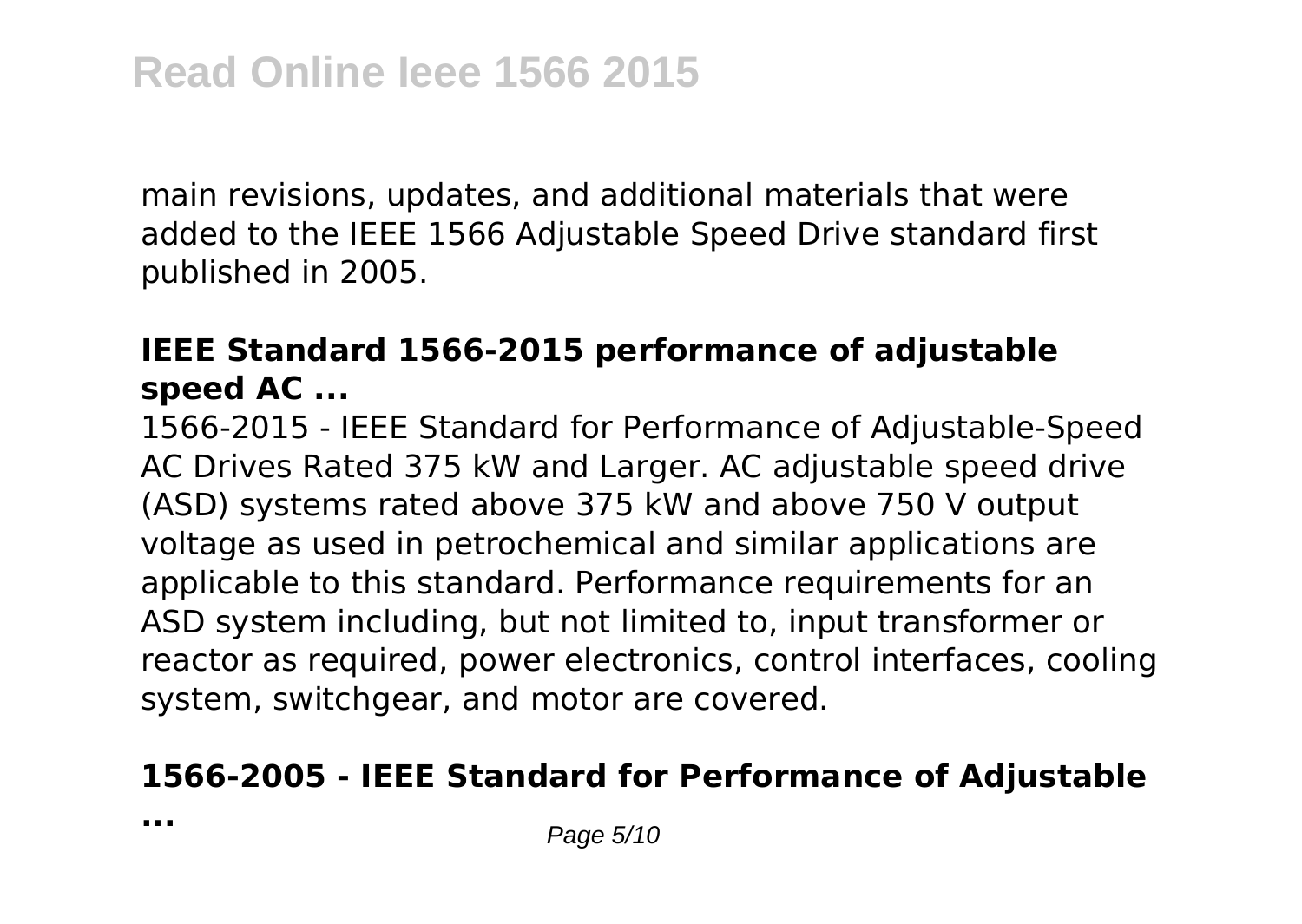Access and download executable and other types of files related to specific IEEE Standards and amendments. ... IEEE 1566™ 1566-2015\_downloads.zip;

#### **IEEE SA - Downloads**

IEEE and its members inspire a global community through IEEE's highly cited publications, conferences, technology standards, and professional and educational activities. IEEE, pronounced "Eye-triple-E," stands for the Institute of Electrical and Electronics Engineers. The association is chartered under this name and it is the full legal name.

**IEEE-1566-2015: IEEE Standard for Performance of ...** DOI: 10.1109/PCICON.2016.7589198 Corpus ID: 42683982. IEEE Standard 1566-2015 performance of adjustable speed AC drives rated 375 KW and larger @article{Lawrence2016IEEES1, title={IEEE Standard 1566-2015 performance of adjustable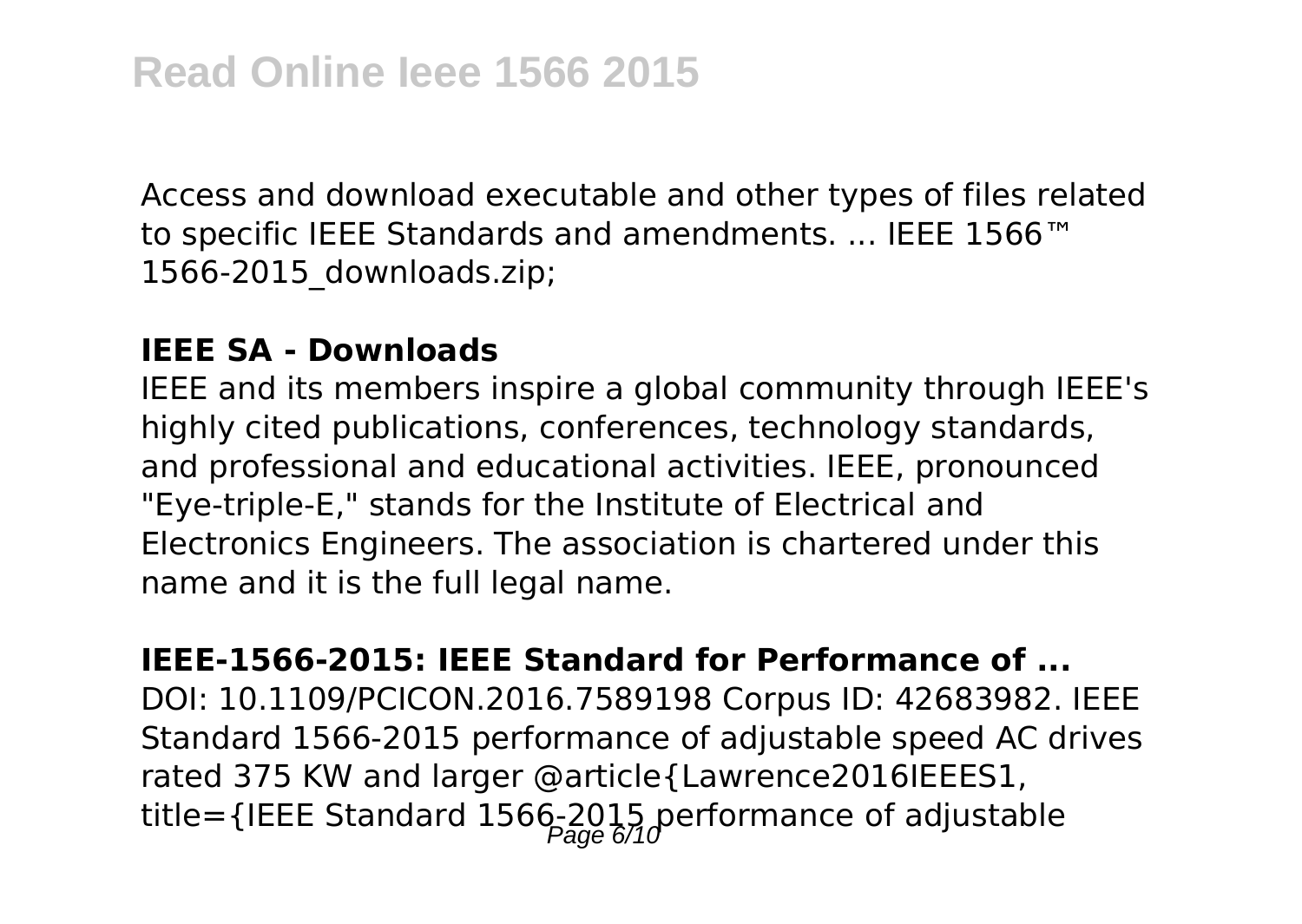speed AC drives rated 375 KW and larger}, author={R Gahan Lawrence and Robert W. Hanna and Bill Lockley and Richard Paes}, journal={2016 Petroleum and Chemical ...

## **Figure 1 from IEEE Standard 1566-2015 performance of ...** 1566-2015 IEEE Standard for Performance of Adjustable-Speed AC Drives Rated 375 kW and Larger.

#### **1566-2015 IEEE Standard for Performance of Adjustable**

**...**

IEEE 1566 2015 Edition, February 16, 2015. Complete Document Performance of Adjustable-Speed AC Drives Rated 375 kW and Larger. View Abstract Product Details Document History IEEE 1566 (Complete Document ) 2005 Edition, December 6, 5. Detail Summary View all details ...

# **IEEE 1566 : Performance of Adjustable-Speed AC Drives**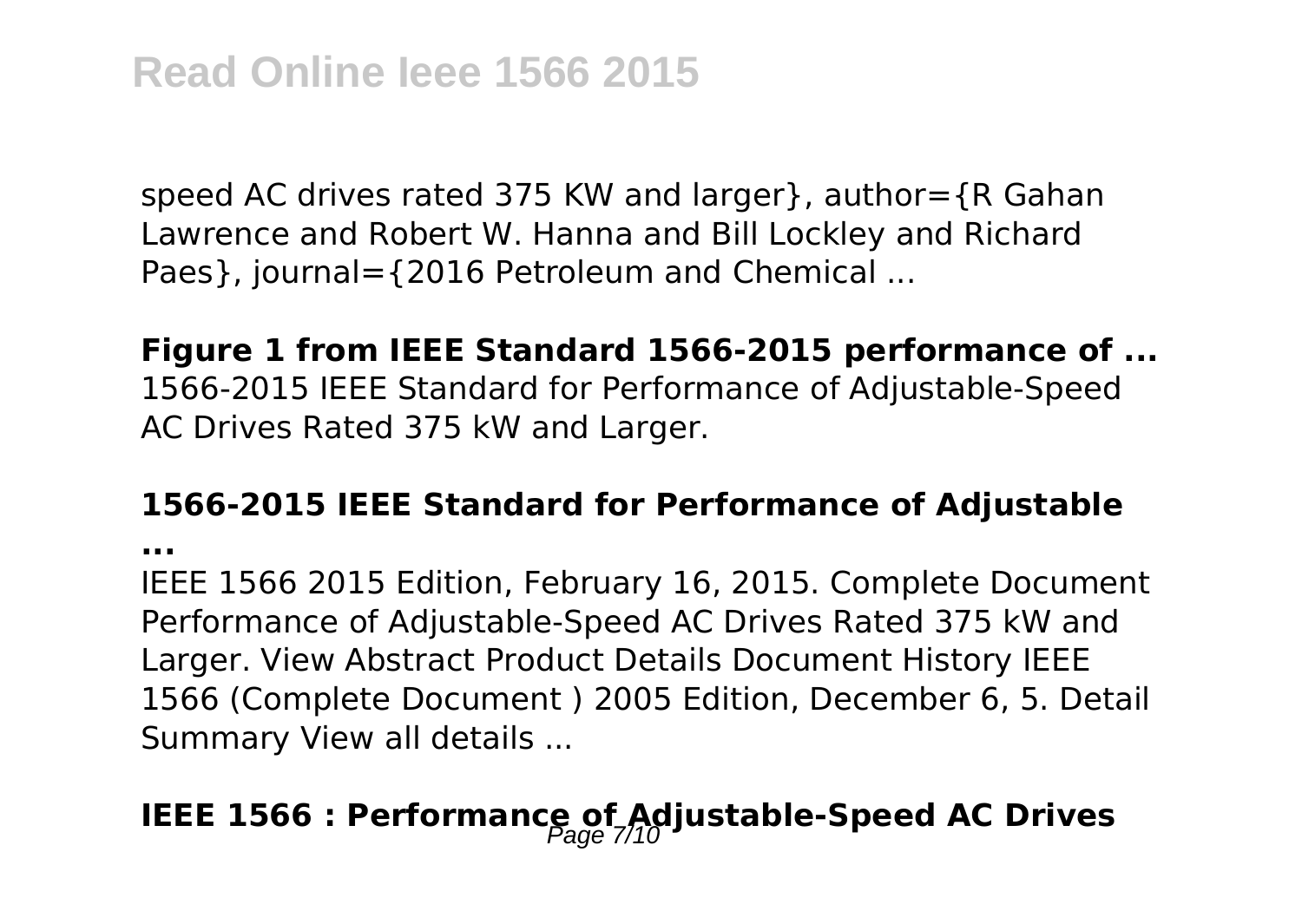# **Read Online Ieee 1566 2015**

**...**

1566-2015 - IEEE Standard for Performance of Adjustable-Speed AC Drives Rated 375 kW and Larger - Redline (eBook, 2015) [WorldCat.org] Get this from a library! 1566-2015 - IEEE Standard for Performance of Adjustable-Speed AC Drives Rated 375 kW and Larger - Redline. Your Web browser is not enabled for JavaScript.

#### **1566-2015 - IEEE Standard for Performance of Adjustable**

**...**

Abstract IEEE Standard 1566: standard for performance of adjustable speed drives rated 375 kW and larger, was written to assist users, consultants, and manufacturers of large adjustable speed...

# **Standard 1566 for (Un)Familiar Hands | Request PDF** IEEE 1566 - Performance of Adjustable-Speed AC Drives Rated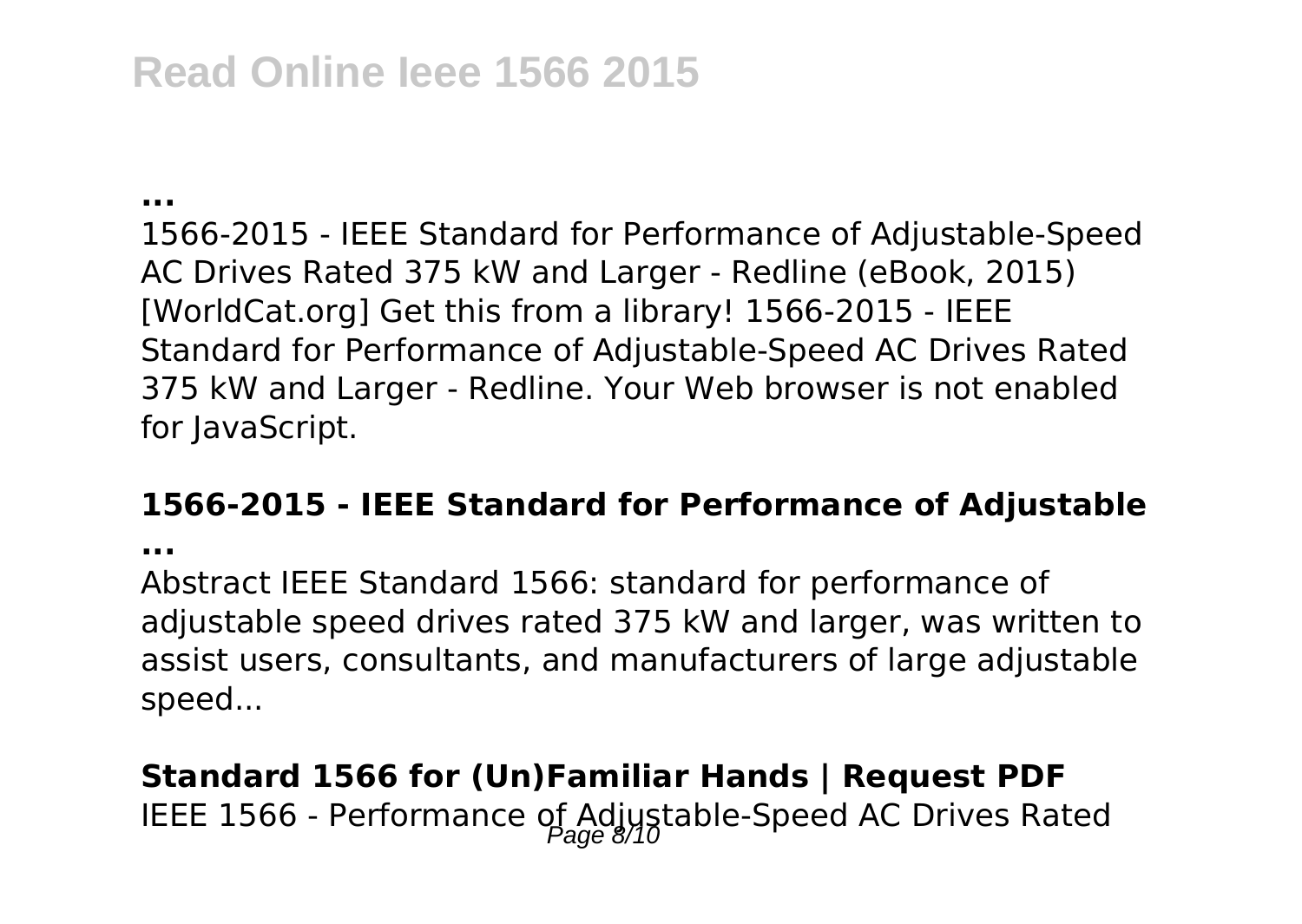375 kW and Larger Published by IEEE on February 16, 2015 This standard applies to ac adjustable-speed drive (ASD) systems rated above 375 kW and above 750 V output voltage as used in petrochemical and similar applications.

**IEEE C57.12.01 - General Requirements for Dry-Type ...**

The IEEE Std. 1566-2015 standard applies to AC adjustable speed drive (ASD) systems rated above 375 kW (500HP) and above 750V output voltage as used in petrochemical and similar applications.

# **2016-03-31 IEEE 1566 Performance of Adjustable Speed AC ...**

Microelectronic devices with reconfigurable three-dimensional (3D) microarchitecture that can be repetitively switched among different geometrical and/or working states have promising applications in widespread areas. Traditional approaches usually